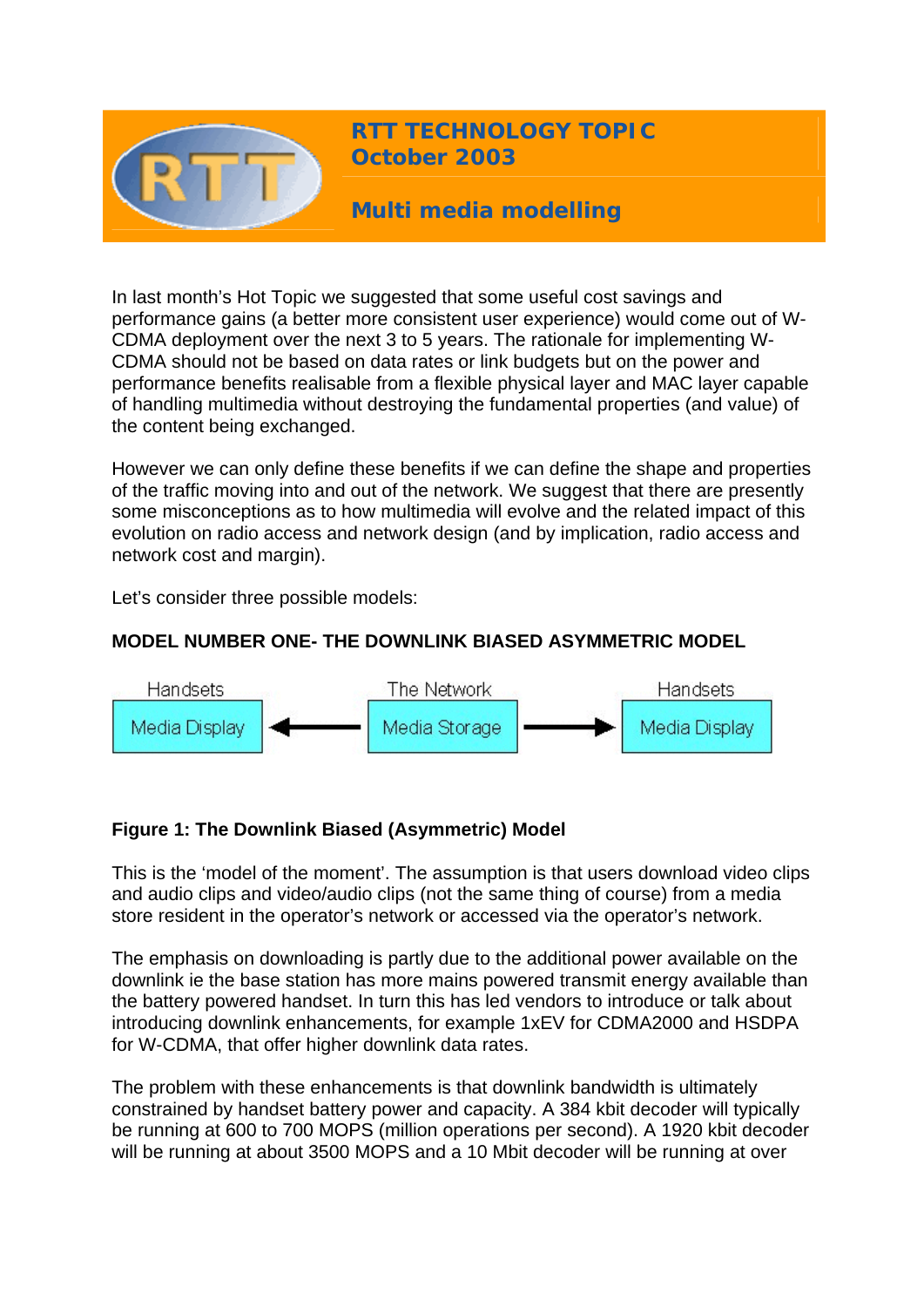17000 MOPS.

The downlink model also depends on having a lightweight low cost high resolution low power budget high colour depth display in the phone.

### **MODEL NUMBER TWO – THE UPLINK BIASED ASYMMETRIC MODEL**



# **Figure 2: The Uplink Biased (Asymmetric) Model**

In this model the dominant flow of traffic is **into** the network and consists of people taking pictures and sending them somewhere. The model has gained in popularity as digital camera performance has improved but is partly dependent on the availability of low cost devices that are, effectively, digital cameras with a phone attached rather than a phone with a digital camera.



# **Figure 3: Samsung Swivel Screen Phone**

The Samsung product illustrated in Figure 3 is one example based on a display that swivels (into camcorder mode) with a camera in the hinge of the device. The practical challenge for these devices, apart from making sure the hinge doesn't break, is to get them slim and light enough to be pocket friendly.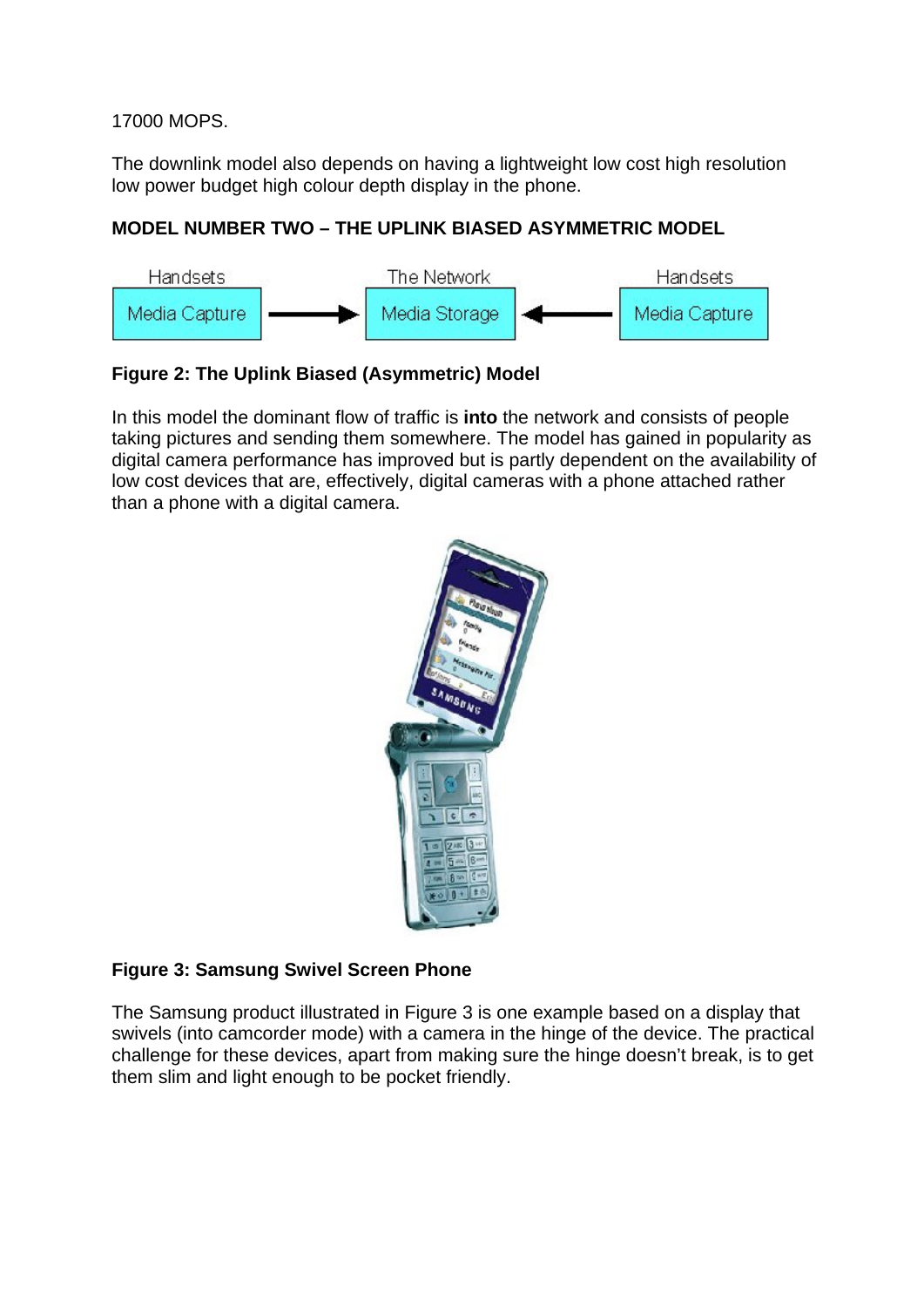

|                   | <b>Depth Comparisons</b> | <b>Weight</b> | Battery     |
|-------------------|--------------------------|---------------|-------------|
| Alphacell         | $25 \text{ mm}$          | 110 a         | 900 m A/hr  |
| Panasonic GD87    | $23 \text{ mm}$          | 103 a         | l 720 m Amr |
| l Panasonic P504i | 16.8 mm                  | 99 a          |             |

## **Figure 4: Panasonic Flip Phone Form Factor**

Figure 4 shows some form factor comparisons between the latest Panasonic phone, earlier Panasonic phones and other phones. These phones need to be super light (sub 100 gm or less) and super slim (sub 17 mm). Next up are phones with two displays (already available) and two cameras (available soon in Japan).

Note that it's handset hardware (and to an extent handset software) that determines uplink and downlink loading. Before you can start any kind of sensible radio or network planning you need to have a good idea of the mix of handsets in the network and a good idea of how they are going to be used.

Which brings us to model number three.

#### **MODEL NUMBER THREE – THE BALANCED UPLINK/DOWNLINK SYMMETRIC MODEL**



#### **Figure 5: The Balanced Uplink/Downlink (Symmetric) Model**

This model is our personal favourite as it most closely emulates traditional user behaviour. In this model, people talk and send video simultaneously to each other in real time- voice with added video.

The challenge here is not so much handset hardware (as the components are similar to those needed for models 1 and 2). The issue is how to provide sufficient control over end to end delay (first order effect) and delay variability (second order effect) given that the latency requirements are at least as tight and arguably tighter than full duplex voice.

If this model becomes, as we suspect, the dominant usage model over the next 3 to 5 years then it will make existing efforts to provide downlink enhancements rather pointless. What's needed is a balanced uplink/downlink, effectively what we have